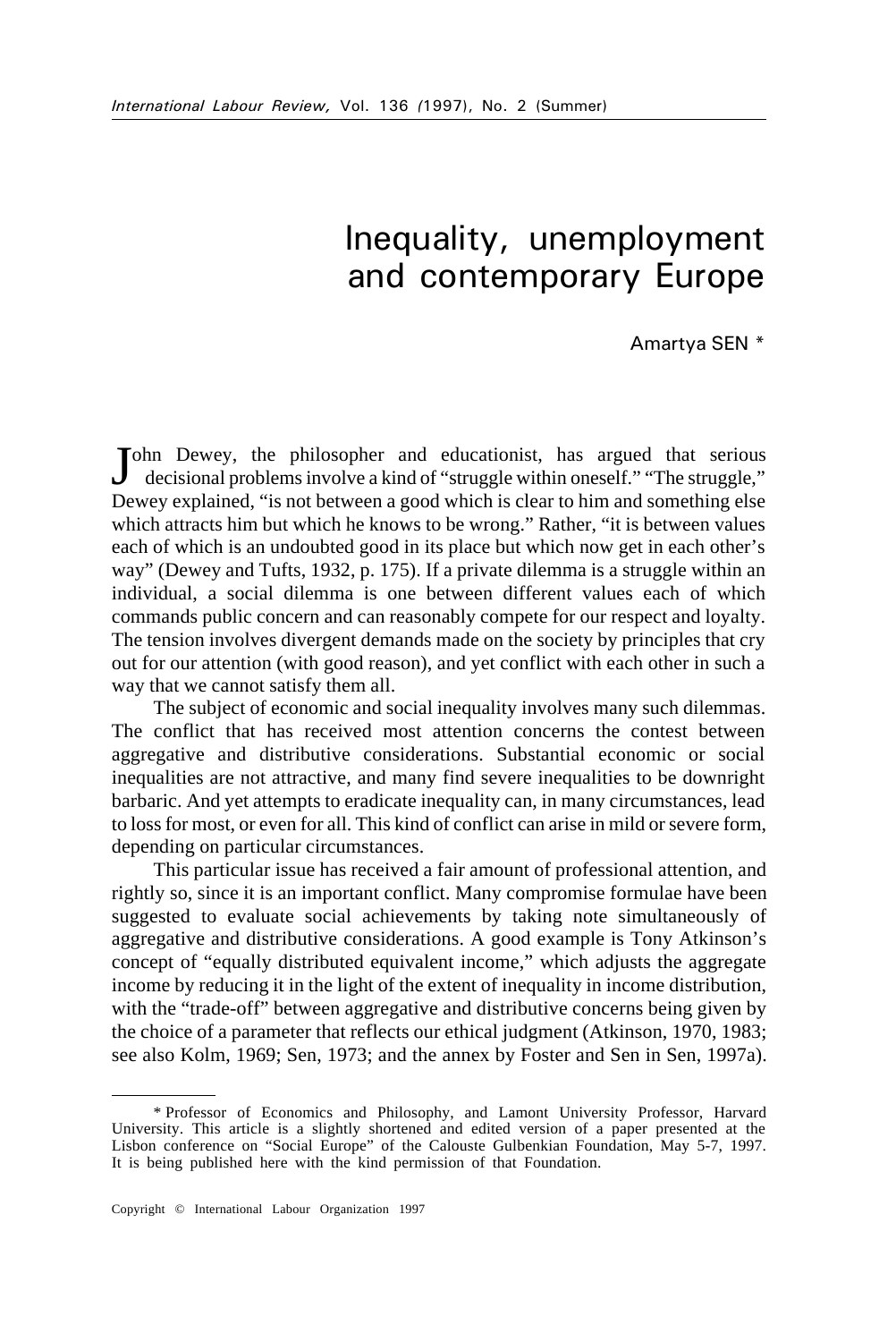Despite its importance, however, that conflict is not the focus of this article, largely because the main issues are, by now, well understood and have been well seized in evaluative writings and in policy discussions.

A different type of conflict – a different class of "inner struggle" – will be considered here. This is the conflict between the different variables in terms of which inequality may be assessed. Inequality of incomes can differ substantially from inequality in several other "spaces" (that is, in terms of other relevant variables), such as well-being, freedom, and various aspects of the quality of life (including health and longevity). We may be interested in inequality in each of these variables, but their rankings can conflict with each other, and the policy implications they have may also be significantly different. It can, for this reason, be argued that the central issue in the study of inequality is not so much the value of equality in the abstract, but "equality of what?" (as argued in Sen 1980, 1992).

A person with high income but no opportunity of political participation is not poor in the usual sense, but still does lack an important freedom. Someone who is richer than most others, but suffers from an ailment that is very expensive to treat is clearly deprived in an important way, even though she would not be classified as poor in the usual statistics of income distribution. A person who is denied the opportunity of employment but given a hand-out from the State as "unemployment benefit" may look much less deprived in the space of incomes than in terms of the valuable – and valued – opportunity of having a fulfilling occupation. In fact, as the study of the Belgian unemployed by Schokkaert and van Ootegem (1990) has shown, the unemployed may feel deprived because of the lack of freedom in their lives, and this goes well beyond just the lowness of incomes. There are other ways in which deprivation of different kinds requires that one look beyond the limits of income poverty.

The important issue to note here is not only the need to go beyond income poverty, but also the conflict between distinct inequalities judged in different spaces. For example, income inequality may substantially diverge from inequality of political freedoms, and health inequality can differ from both. We do have reason to attach importance to each. This kind of conflict is not between aggregative and distributive considerations; rather it is between different "spaces," in terms of which both aggregate achievements and inequalities are to be judged. The choice of the "evaluative space" is extremely important for normative judgments and can have much relevance for policy decisions (discussed in Sen, 1992).

### Relevance of space

There are three distinct reasons for concentrating on this type of "inner struggle." First, the conflict between inequality in different "spaces" has often been neglected in the academic as well as policy literature. Indeed, if you announce that you are working on economic inequality, it is quite commonly assumed that you are studying income distribution.<sup>1</sup> The fact that economics has much to say about factors other than income that influence people's well-being, or freedom or quality of life, is largely ignored in this narrowing of the understanding of economic inequality.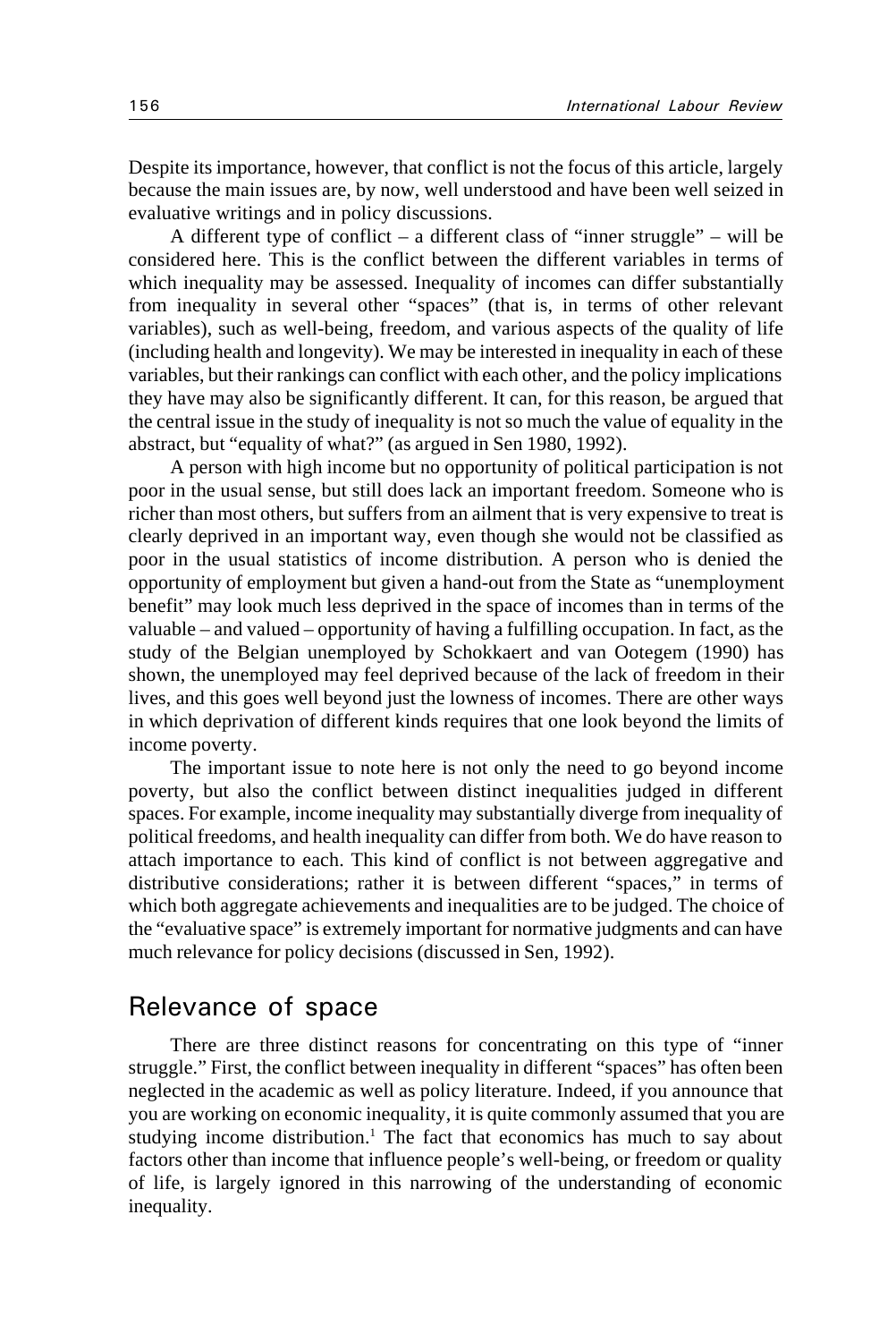Second, in the context of European policy-making, this contrast can be quite significant. For one thing, the development of unemployment in Europe makes the perspective of income distribution rather limited, since unemployment causes deprivation in many other ways as well. The loss of income caused by unemployment could, to a considerable extent, be compensated, as far as the affected *individual* is concerned, by unemployment benefits and other forms of income support (though for the society, such compensation is achieved at considerable fiscal costs and possibly incentive effects). In terms of *income distribution*, an income received through a governmental transfer payment is much the same as an income earned through employment. But unemployment has many other serious effects even for the individual (on which more presently), and the identification of economic inequality with income inequality impoverishes the understanding and study of economic inequality.

Given the massive scale of unemployment in contemporary European economies, the concentration on income inequality alone can be particularly deceptive. Indeed, it can be argued that at this time the massive levels of European unemployment constitute at least as important an issue of inequality, in its own right, as income distribution itself. This question will be taken up later.

### Health problems and inequality

The important issue of health care and medical insurance also takes us well beyond income inequality. Even when the two go together, which they may or may not do, health inequality raises issues of a very different kind from income inequality. For example, post-reform Russia has seen a sharp increase both in *income inequality* (along with a fall in average income) and also a sharp increase in *health inequality* (along with a fall in average longevity). These developments are not entirely unrelated, but they are not so closely linked as to be sensibly seen as two aspects of the same problem.

The health crisis in Russia, in particular, involves the breakdown of hospital systems and medical services, along with psychological dejection and alcoholism. Even when the economy picks up and average income goes up and income inequality falls, many of the causal antecedents of high morbidity and mortality will still survive in Russia, given the crisis in its medical system. The fact that Russian men have a substantially lower life expectancy at birth (now fallen to 57 years) than do, say, Indian men (61 years) is not primarily a matter of income poverty, since Russians are still substantially richer than the Indians. The answer involves organizational matters that require us to go beyond income considerations (on which see Drèze and Sen, 1989).

Inequality in Europe cannot be sensibly studied in terms of income distribution statistics, despite the importance they have. Since public expenditure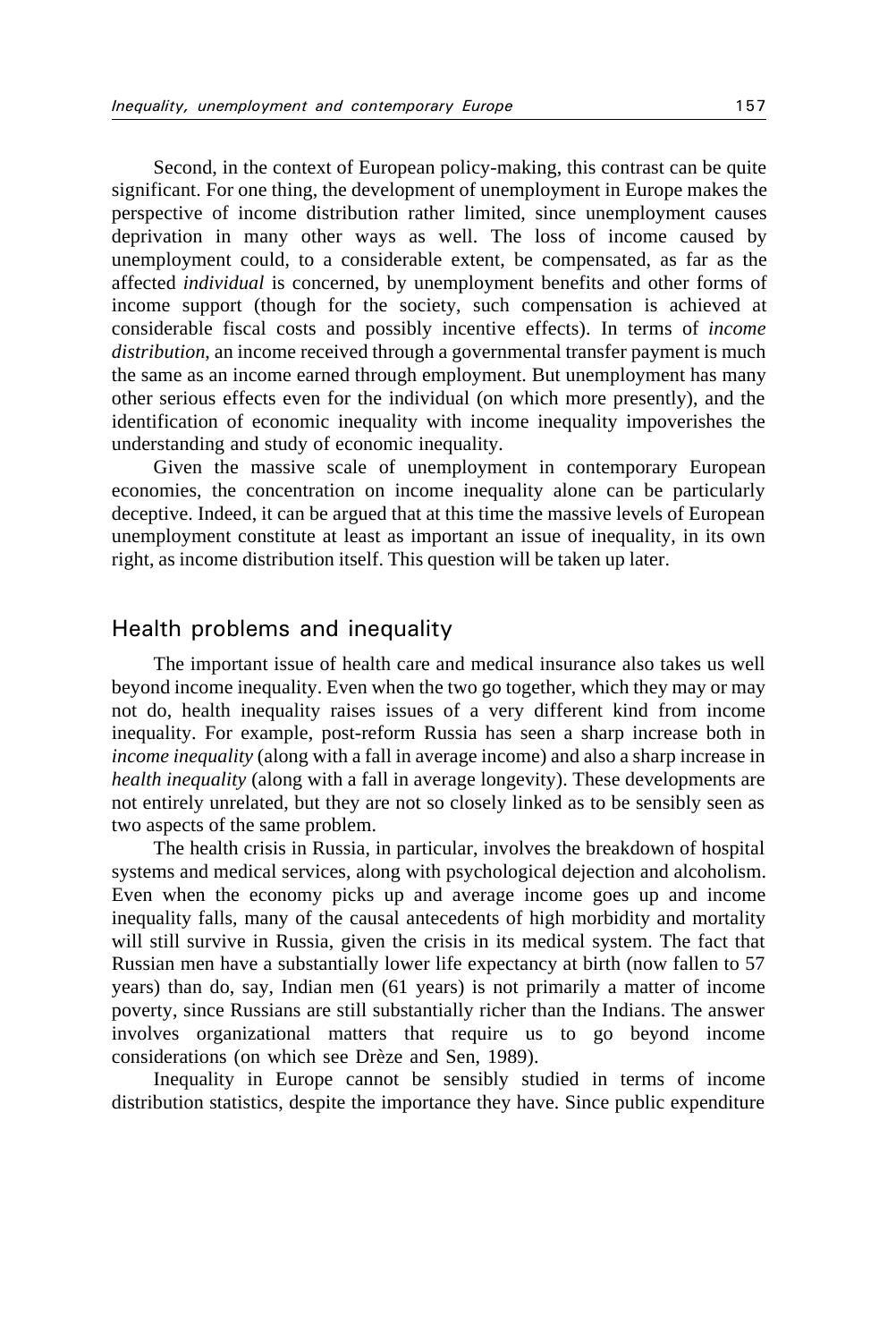patterns on health, education and other fields are undergoing serious reexamination at this time (along with scrutiny of cash transfers such as pensions and benefits), the importance of distributive and aggregative considerations in spaces other than income has to be kept firmly in view. These have to figure more explicitly in European public debates on inequality, which have tended to concentrate mostly on income distribution statistics.

#### Political disparities

The issue of political debate draws attention to an inequality of another kind, to wit, that of political participation. This is, of course, one of the central entitlements of individuals living in a democracy, and the "social choice" perspective would make us ask some very basic questions on the equality or inequality that obtains in this field. Barriers to participation are not only iniquitous in themselves, but they can have far-reaching effects on inequalities of other kinds, which are influenced by public policy and by the political process (on this, see Sen, 1995).

The extent of participation does vary between social and cultural groups, but on top of that there is also a peculiar anomaly in much of Europe whereby legally settled immigrants do not have the political right to vote because of the difficulties and delays in acquiring citizenship. This keeps them outside the political process in a systematic way. Not only does it reduce the political freedom of the settled immigrants (for example in a country like Germany, where acquiring citizenship is very difficult even for the legally settled long-run residents of Germany), it also makes social integration that much more difficult.

Largely through a historical accident, Britain has substantially escaped this problem. This is because the right to vote continues to be determined in the United Kingdom in terms of imperial connections (not British citizenship): any citizen of the Commonwealth immediately acquires voting rights in Britain on being accepted for settlement. Since most of the non-white immigrants to Britain have come from the Commonwealth countries (such as India, Pakistan, Bangladesh, the West Indies, Nigeria, Kenya, Uganda, etc.), they have had the right of political participation in Britain immediately on arrival on a permanent basis. This has made the political parties quite keen on wooing the immigrant vote, and this clearly acted as a brake on the early attempts at racist politics in Britain.

This is certainly among the reasons why Britain has, to a great extent, been able to avoid the persistence of racist extremism that one finds, for example, in Germany, despite the best efforts of many visionary political leaders and committed citizens. The political incentive to seek support from immigrant communities (rather than targeting them for attack) has been a factor of some importance both in the political freedom and in the social integration of immigrants in Britain. The French situation comes somewhere in between the British and the German. It is interesting to speculate whether making the entitlement to political rights easier would tend to make the immigrant communities in Germany and France less prone to systematic attack in electoral politics.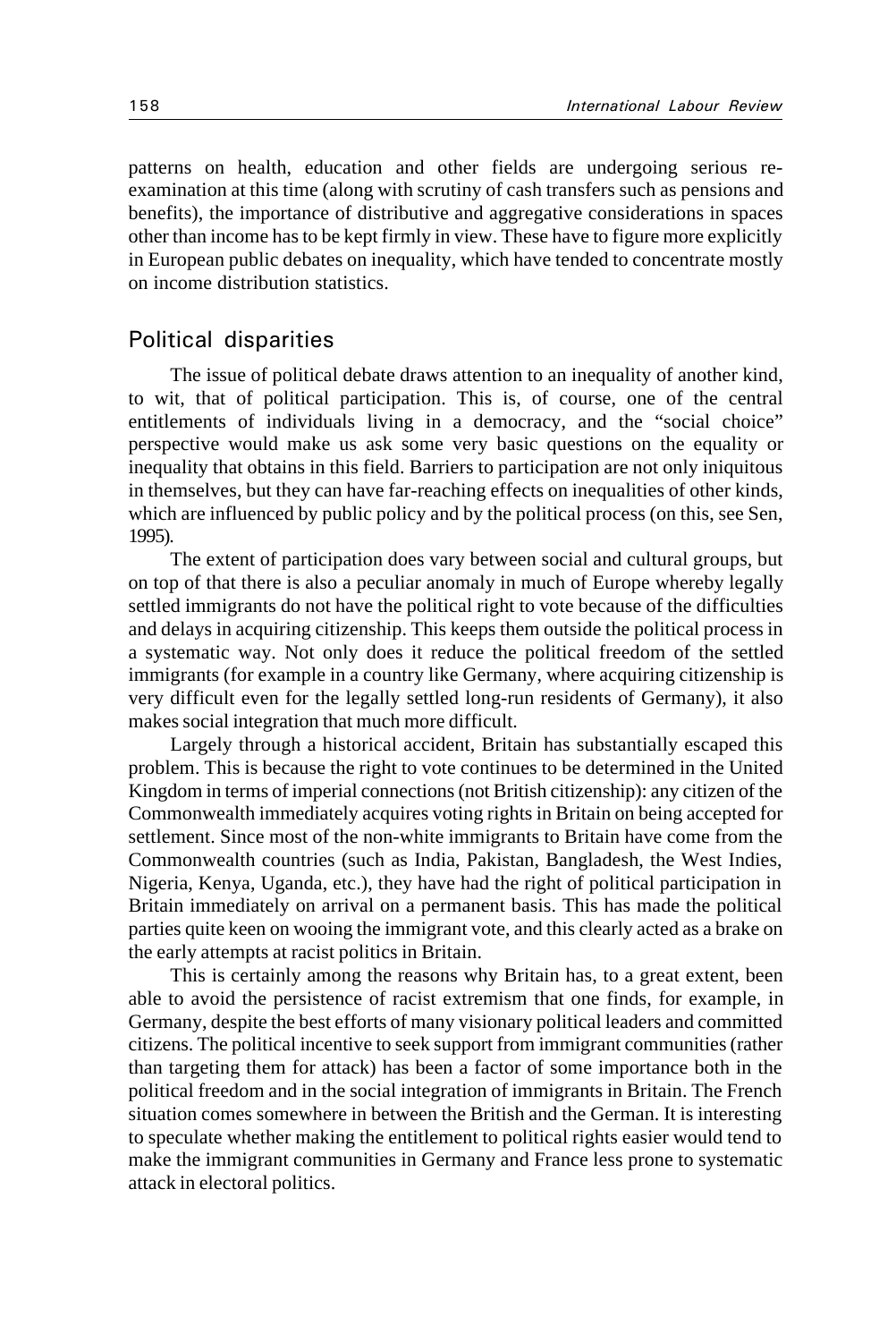This is a hard subject to speculate on without further research, but it is mentioned here to illustrate how very different the considerations of inequality in the broader sense may be, compared with its being confined to the narrow box of income distribution. If we are really concerned with inequalities that matter, we have to take an interest in disparities in political and social position, in addition to other aspects of inequality, of which income distribution is a part.

#### Contrasting Europe and America

The third reason for emphasizing the need to focus on the "evaluative space" is the possibility of learning from comparative pictures of inequality in the United States and western Europe. An exclusive focus on income inequality tends to give the impression that western Europe has done very much better than the United States in keeping inequality down and in avoiding the kind of increase in income inequality that the United States has experienced. In the "space" of incomes, Europe does indeed have, on the whole, a better record in terms both of levels and of trends of inequality, as is brought out by the careful investigation reported in the OECD study, *Income distribution in OECD countries*, prepared by Tony Atkinson, Lee Rainwater and Timothy Smeeding (OECD, 1996). Not only are the usual measures of income inequality higher in the United States than is the case, by and large, on the European side of the Atlantic, but also income inequality has gone up in the United States in a way that has not happened in most countries in western Europe.

And yet if we shift our gaze from income to unemployment, the picture is very different. Unemployment has dramatically risen in much of western Europe, whereas there has been no such trend in the United States. For example, in the period 1965-73, the unemployment rate was 4.5 per cent in the United States, while Italy had 5.8 per cent, France 2.3 per cent, and West Germany below 1 per cent. By now all three of these European countries – Italy, France and Germany – have unemployment rates around 12 per cent, whereas the US unemployment rate is still below 5 per cent. If unemployment batters lives, then that must somehow be taken into account in the analysis of economic inequality. The comparative trends in income inequality give Europe an excuse to be smug (an opportunity that seems to be too frequently seized in somewhat insular discussions in Europe), but that complacency can be deeply questioned if a broader view is taken of inequality.

The contrast between western Europe and the United States raises another interesting – and in some ways a more general – question. The American social ethics finds it possible to be very non-supportive of the indigent and the impoverished, in a way that a typical western European, reared in a welfare state, finds hard to accept. But the same American social ethics would find the doubledigit levels of unemployment, common in Europe, to be quite intolerable. Europe has continued to accept worklessness – and its increase – with remarkable equanimity. Underlying this contrast is a difference in attitudes towards social and individual responsibilities — an issue that would call for some comment.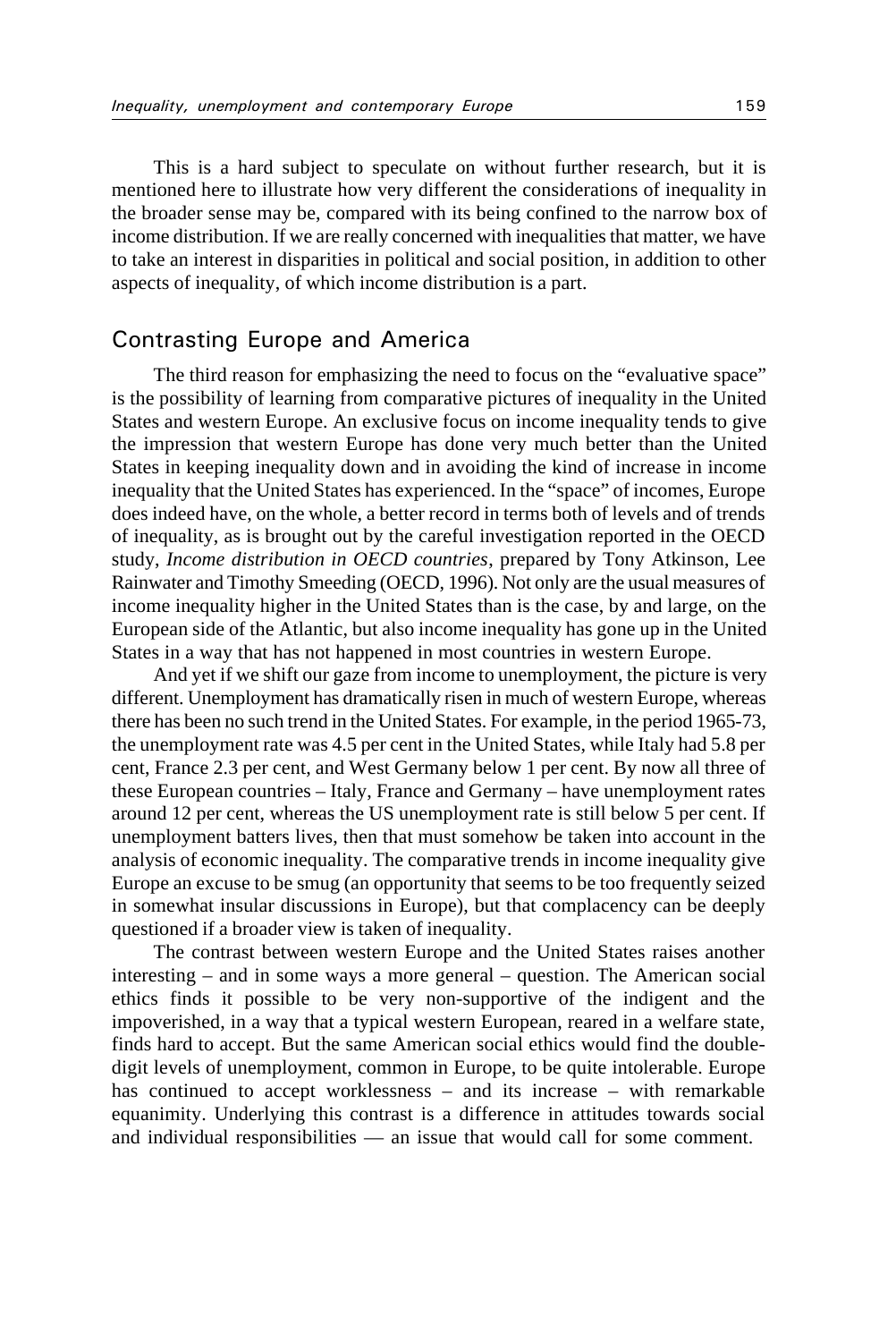## Unemployment and its relevance

There are three further questions related specifically to unemployment – the central dilemma for some of the most prosperous countries in Europe. We have to ask, first, what exactly is so bad about unemployment? What are the ways in which it makes lives harder, aside from its association with low income? Second, how does the Euro-American contrast referred to here relate to the respective "social philosophies"? How do these attitudinal differences correspond to different views of individual responsibility and social support? Third, how should we evaluate the claims of these different – and conflicting – approaches in terms of the needs of social policy in Europe at this time? What are the pros and cons of the divergent approaches to social and individual responsibility?

The joblessness that plagues Europe today inflicts damages in many different ways, and we have to differentiate between the different concerns. At the social level, the fiscal cost of unemployment benefits is one of the bigger burdens on European economies. But even at the individual level of the unemployed person, the penalties of unemployment can be enormously more serious than income distribution statistics may suggest. The analysis that follows draws on Sen, 1997b.

The separate problems are, of course, interrelated, but each is significant in its own way, and they have to be distinguished from one another. Their negative effects are cumulative, and they act individually and jointly to undermine and subvert personal and social life. The need to distinguish between the different ways in which joblessness causes problems is important not only for a better understanding of the nature and effects of unemployment, but also for devising an appropriate policy response.

What, then, are the diverse penalties of massive unemployment, other than its association with low income? The list would have to include at least the following distinct concerns.

(1) *Loss of current output and fiscal burden:* Unemployment involves wastage of productive power, since a part of the potential national output is not realized because of unemployment. Since this is such an obvious issue, it needs no elaborate discussion (but see Okun, 1962 and Gordon, 1984). But the point to be stressed is the need to look not only at the income loss of the unemployed, but also the impact that a lower volume of aggregate output has on others. Indeed, in so far as the unemployed and their families have to be supported by the State, the resources to be transferred have to come from slimmed-down aggregate production. So unemployment hits the incomes of others in two distinct and mutually reinforcing ways: it cuts down the national output and it increases the share of the output that has to be devoted to income transfers.

(2) *Loss of freedom and social exclusion:* Taking a broader view of poverty, the nature of the deprivation of the unemployed includes loss of freedom which goes well beyond the decline in income. A person stuck in a state of unemployment, even when materially supported by social insurance, does not get to exercise much freedom of decision. Attitudinal studies, for example by Schokkaert and Van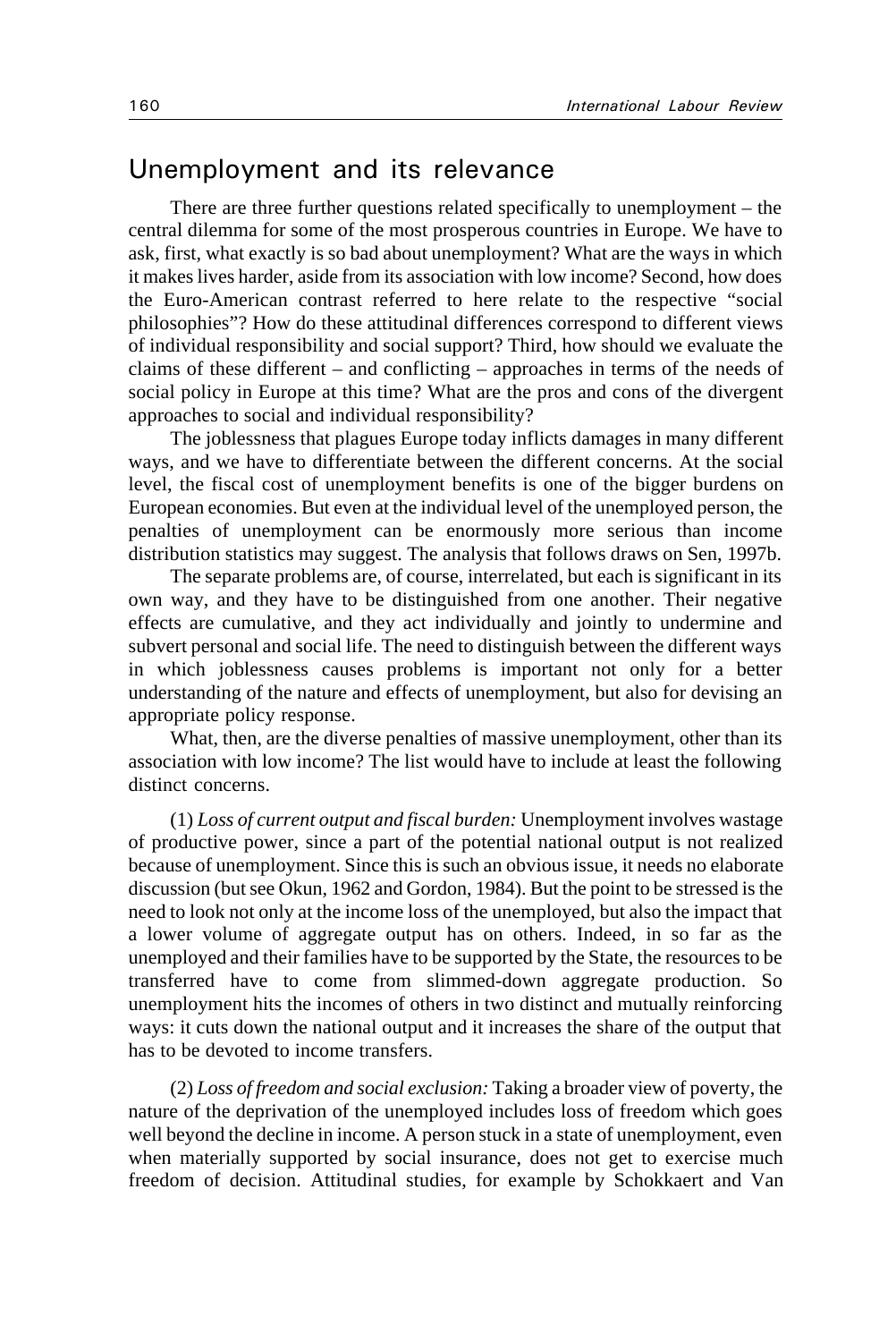Ootegem (1990) of the Belgian unemployed, have brought out the extent to which this loss of freedom is seen by many unemployed people as a crucial deprivation.

The recent interest in the notion of "social exclusion" has helped to highlight the absence of freedom of deprived people to enjoy opportunities that others can readily use. Unemployment can be a major causal factor predisposing people to social exclusion. The exclusion applies not only to economic opportunities, such as job-related insurance, and to pension and medical entitlements, but also to social activities, such as participation in the life of the community, which may be quite problematic for jobless people.

(3) *Skill loss and long-run damage:* Just as people "learn by doing," they also "unlearn" by "not doing" – by being out of work and out of practice. Also, in addition to the depreciation of skill through non-practice, unemployment may generate a loss of cognitive abilities as a result of the unemployed person's loss of confidence and sense of control. The relation between motivation and competence is not easy to quantify, but empirical studies (for example, by Lefcourt (1967) and Lefcourt, Gronnerud and McDonald (1973)) have shown how strong this effect can be in practice.

(4) *Psychological harm:* Unemployment can play havoc with the lives of the jobless, and cause intense suffering and mental agony. Empirical studies of unemployment, for example by Jahoda, Lazarsfeld and Zeisel (1933), Eisenberg and Lazarsfeld (1938), Bakke (1940a, 1940b), and Hill (1977), have brought out how serious this effect can be. Indeed, high unemployment is often associated even with elevated rates of suicide, which is an indicator of the perception of unbearability that the victims experience (see, for example, Boor, 1980 and Platt, 1984). The effect of prolonged joblessness can be especially damaging for the morale (see, for example, Harrison, 1976). The connection between psychological suffering and motivational impairment has been illuminatingly – and movingly – analysed recently by Robert Solow (1995).

The suffering of the unemployed does, of course, relate inter alia to the economic hardship associated with it, although the force of that suffering has been to a considerable extent reduced since the bad old days of the 1930s, through the provision of unemployment benefits and other forms of social support. Had low income been the only reason for suffering as a result of unemployment, it could be claimed (as some European commentators do) that unemployment is no longer such an evil because of plentiful support by the State. Indeed, some even claim that the hard-working American poor person who accepts low-paid employment may have more reason for suffering on this count than the "generously provided for" European unemployed person who is well supported by the State.

This argument is not only rather smug and somewhat of an apologia for not trying to cure unemployment, it is also, in general, unconvincing because of the presumption that large transfers of income of this kind can be effected with relatively little cost and can be continued indefinitely without other damaging effects on the economy. More immediately in the present context, it is specifically unconvincing as a response to the issue of "psychological harm," because the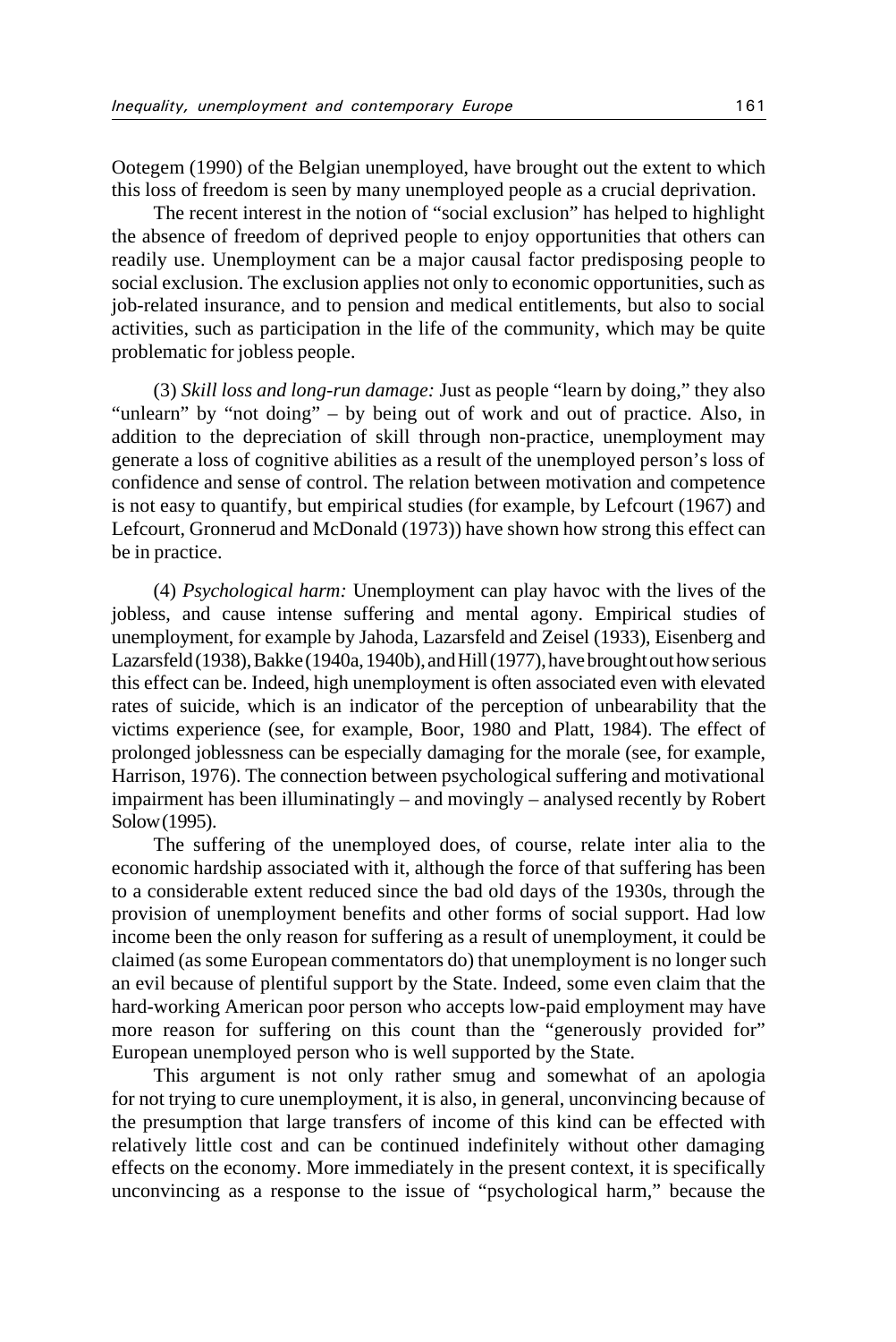suffering generated is not just a matter of low income, but also of other deprivations, including the loss of self-respect and the dejection associated with being dependent and feeling unwanted and unproductive.<sup>2</sup>

Youth unemployment can take a particularly high toll, leading to long-run loss of self-esteem among young workers and would-be workers (such as schoolleavers) (see, for example, Gurney, 1980; Ellwood, 1982; Tiggemann and Winefield, 1984; and Winefield, Tiggemann and Goldney, 1988). There is some considerable evidence, based on American studies (for example, by Goldsmith, Veum and Darity 1996a, 1996b), that this damaging effect is particularly severe for young women (see also Corcoran, 1982). It has to be examined whether a comparable pattern applies to Europe as well. Youth unemployment has become a problem of increasing seriousness in Europe, and the present pattern of European joblessness is quite heavily biased in the direction of the young, including young women.

(5) *Ill health and mortality:* Unemployment can also lead to clinically identifiable illnesses and to higher rates of mortality (not just through more suicide). This can, to some extent, be the result of loss of income and material means, but the connection also works through dejection and a lack of self-respect and a collapse of motivation generated by persistent unemployment (see, for example, Seligman, 1975; Smith, 1987; and Warr, 1987).

(6) *Motivational loss and future work:* The discouragement that is induced by unemployment can lead to a weakening of motivation and make the long-term unemployed more resigned and passive. Some have argued against this by suggesting that the unemployed may go into a more spirited response to overcome the problem (for example, under the theory of "reactance" outlined by Brehm, 1966). There is, however, considerable evidence suggesting that the more typical effect, especially of long-term unemployment, is one of motivational decline and resignation. This can yield a hardening of future poverty and further unemployment, as has been well illustrated by the investigations by Darity and Goldsmith (1993).

The motivational loss resulting from high levels of unemployment can be very detrimental to the search for future employment. On the basis of his pioneering study of unemployment in the Welsh coal mines in the 1930s, Eli Ginzberg noted that the "capacities and morale of the unemployed had been so greatly impaired by years of enforced idleness that the prospect of returning to work was frightening" (1942, p. 49). (On this issue, see also Solow, 1995.) Recent studies suggest that this motivational impact may be particularly significant for young women (see Goldsmith, Veum and Darity, 1996a, 1996b).

This general issue also relates to the composition and variation of what counts as the "labour force." The impact of prolonged unemployment can be severe in weakening the distinction for people of working age between being "in the labour force but unemployed" and being "out of the labour force". The empirical relevance of the distinction between these states (and possible transitions from the former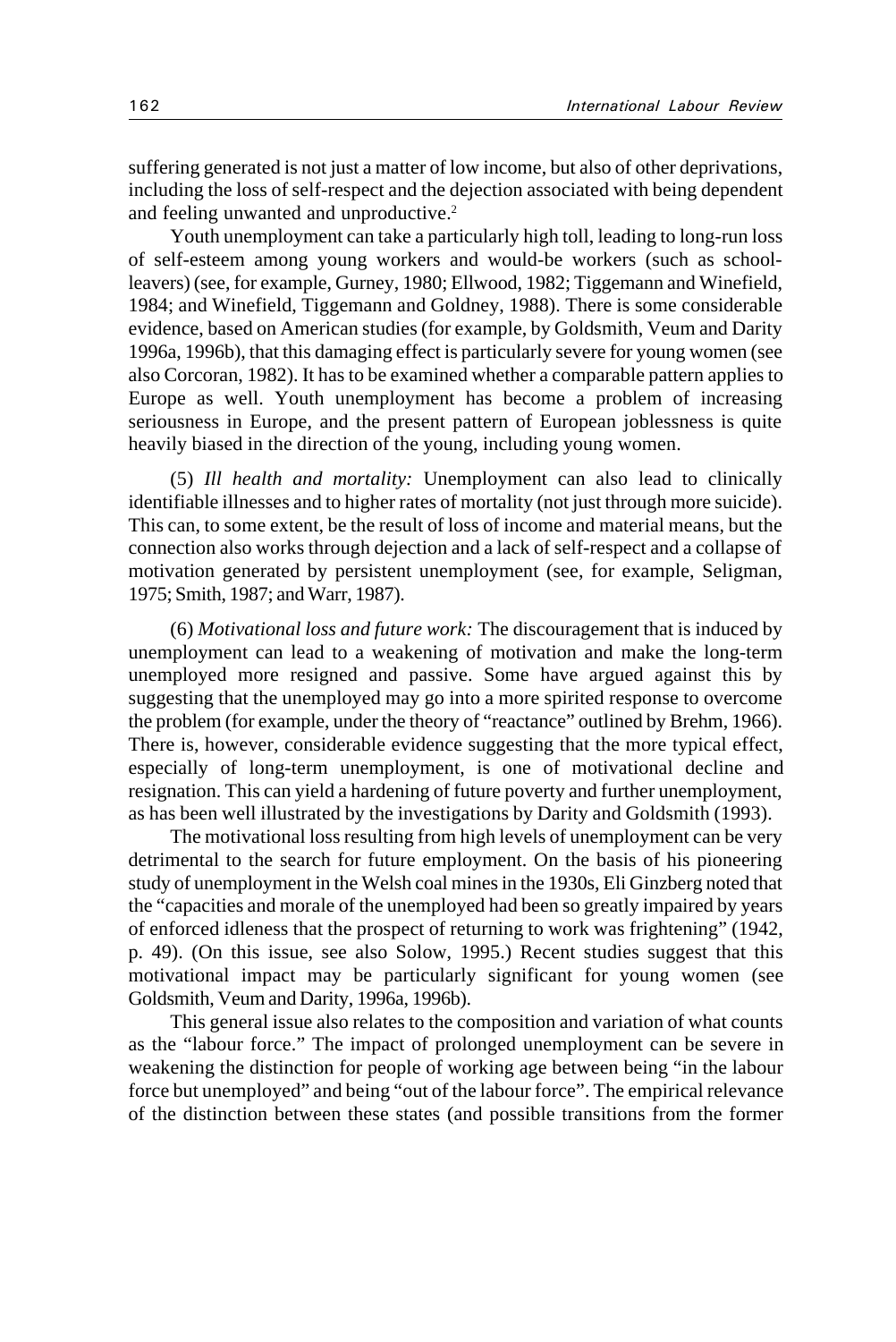state to the latter) can be important for the future of the economy as well as the predicaments of the particular persons involved.3

(7) *Loss of human relations and family life:* Unemployment can be very disruptive of social relations (see, for example, Jahoda, Lazarsfeld and Zeisel, 1933; and Hill, 1977). It may also weaken the harmony and coherence within the family. To some extent these consequences relate to the decline of self-confidence (in addition to the drop in economic means), but the loss of an organized working life can itself be a serious deprivation. In addition, a crisis of identity can be involved in this kind of disruption (see, for example, Erikson, 1968).

(8) *Racial and gender inequality:* Unemployment can also be a significant causal influence in heightening ethnic tensions as well as gender divisions. When jobs are scarce, the groups most affected are often the minorities, especially parts of the immigrant communities. This worsens the prospects for easy integration of legal immigrants into the regular life of the mainstream of society. Furthermore, since immigrants are often seen as people competing for employment (or "taking away" jobs from others), unemployment feeds the politics of intolerance and racism. This issue has figured prominently in recent elections in some European countries.

Gender divisions too are hardened by extensive unemployment, especially because the entry of women into the labour force is often particularly hindered in times of general unemployment. Also, as was mentioned earlier, the discouraging effects of youth unemployment has been found to be particularly serious for young girls, whose re-entry into the labour market after a substantial bout of unemployment may be seriously impeded by early experiences of joblessness.

(9) *Loss of social values and responsibility:* There is also evidence that largescale unemployment has a tendency to weaken some social values. People in continued unemployment can develop cynicism about the fairness of social arrangements, and also a perception of dependence on others. These effects are not conducive to responsibility and self-reliance. The observed association of crimes with youth unemployment is, of course, substantially influenced by the material deprivation of the jobless, but a part is played in that connection also by psychological influences, including a sense of exclusion and a feeling of grievance against a world that does not give the jobless an opportunity to earn an honest living. In general, social cohesion faces many difficult problems in a society that is firmly divided between a majority of people with comfortable jobs and a minority – often a large minority – of unemployed and "rejected" human beings.

(10) *Organizational inflexibility and technical conservatism:* The possibility that the nature and form of technological change have greatly contributed to unemployment and its persistence in Europe has been analysed and investigated in the recent literature (for example, by Luigi Pasinetti, 1993). The impact of technology on unemployment is indeed important to investigate, but there is also a connection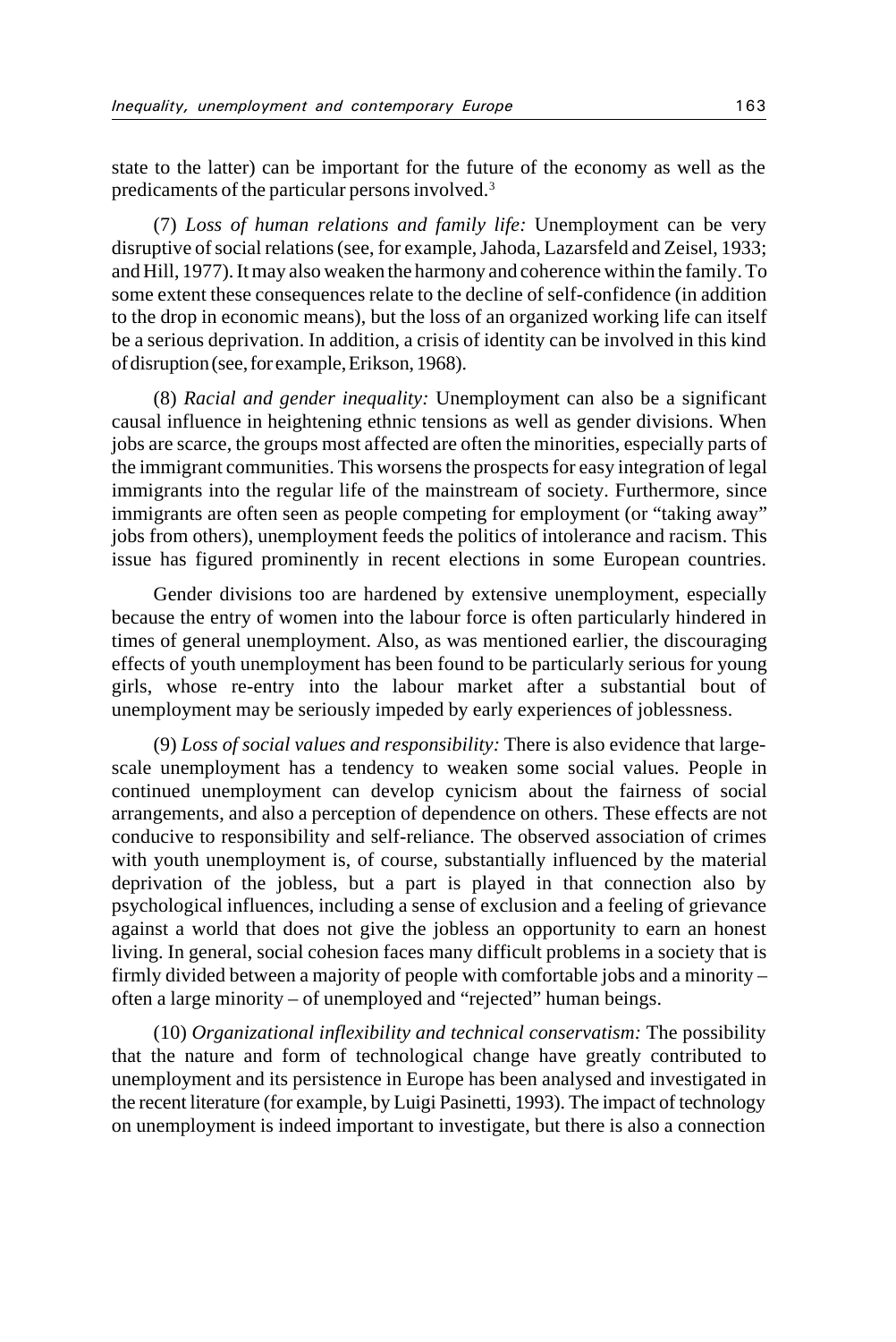that goes the other way – the influence of unemployment in restricting the use of better technology. In a situation of widespread unemployment, when displacement from one's present job can lead to a long period of joblessness, the resistance to any economic reorganization involving job loss can be particularly strong. In contrast, when the general level of unemployment is quite low and displaced workers can expect to find other employment readily enough, reorganization may be less resisted.

It is possible to argue that the United States economy has benefited from its relatively high level of employment in making reorganization and rationalization easier than in Europe. While the workers in an enterprise may have good reason to prefer, in general, not to have to change employment, the penalty of losing one's job is enormously larger when the alternative is just unemployment, possibly for a long stretch of time. Unemployment can thus contribute to technological conservatism through organizational inflexibility, thereby reducing economic efficiency as well as international competitiveness. The same applies to other types of organizational changes, such as raising the retirement age because of an increasing span of healthy life, since any such change appears to be very threatening in an economy that already has much unemployment. This question of interdependence will be revisited below in connection with policy issues.

### Diagnosis and policy

With the high levels of unemployment that have now become the standard state of affairs in Europe, the social costs of these penalties are indeed heavy. These costs diminish the lives of all, but are particularly harsh on the minority  $-$  a large minority – of families severely afflicted by persistent unemployment and its farreaching damages.

This sad state of affairs calls for economic reasoning as well as political responsibility and leadership. On the economic side, there is need to consider employment policies in relation to different ends, including demand management and macroeconomic considerations but also going well beyond them. The market economy signals costs and benefits of different kinds, but does not adequately reflect all the costs of unemployment, which – as has just been discussed – arise in several different ways. There is thus a need for public policy that takes into account those burdens of unemployment which are not well reflected in market prices. This suggests the case for considering incentive schemes of various kinds that may increase the inclination to employ more people, as has been investigated recently by Phelps (1994a, 1994b, 1997), Fitoussi (1994), Fitoussi and Rosanvallon (1996), Lindbeck (1994) and Snower (1994), among others. Unemployment also calls for a scrutiny of the possible effectiveness of dedicated public action that operates not just by adjusting the effective prices, but by creating more opportunities for appropriate training and skill formation, for more research on labour-friendly technology, and for institutional reforms that make the labour market more flexible and less constrained.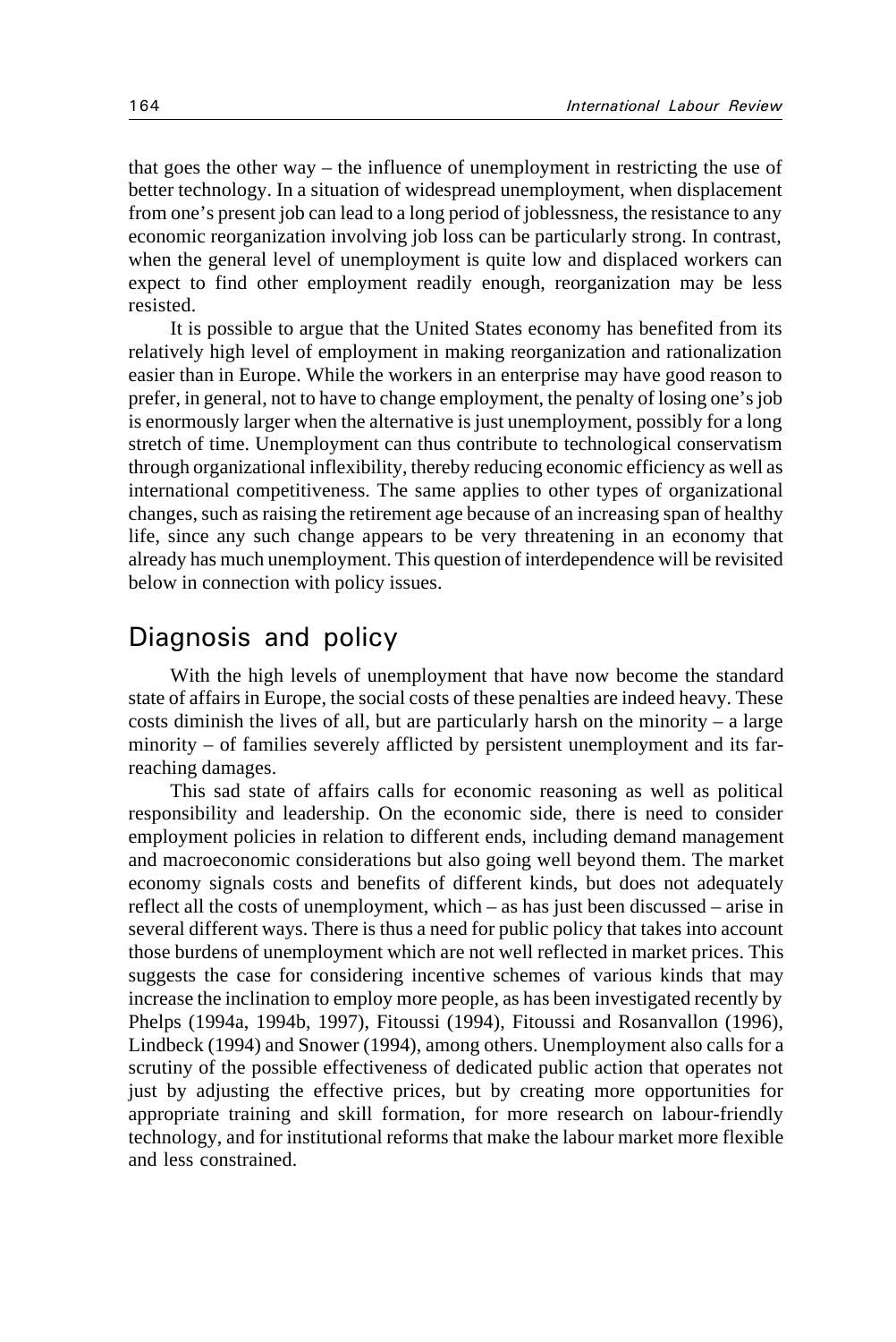### The aged and the rising dependency ratio

Taking a compartmentalized view of problems of work, reward and security can produce social concerns that are artificially separated from each other. One example is the much-discussed problem of the rising ratio of older people in Europe as well as America, and indeed in much of the world. This is often seen as imposing an increasingly unbearable burden on the younger people who have to support the old. But a greater life span typically also goes with longer years of working ability and fitness, especially in less physically demanding jobs. One way of dealing with the rising age-composition problem, then, is to raise the retirement age, which would help to reduce the rise in the dependency ratio (the ratio of dependent people to those at work). But this may make it harder, it is thought, for younger people to have employment. Thus the employment problem is at the very root of the agecomposition issue as well.

For one thing, a fall in the rate of unemployment would immediately reduce the dependency ratio if that is calculated as the ratio of dependent people to those *at work* (rather than those *of working age*). But more substantially, an expansion of job opportunities can absorb not only the unemployed young, but also the ablebodied people who have been forced to retire prematurely.

These problems are thus interdependent. The interrelations involve both actual job opportunities and also social psychology. In a situation where unemployment is a constant threat that worries many people, any proposal to raise the retirement age appears to be threatening and regressive. But since there is no basic reason why employment opportunities should not adjust, when there is time and flexibility, to the size of a larger labour force (as the retiring age is raised), there is no immovable obstacle here. We do not tend to assume that a country with a larger population must, for that reason, have more unemployment since there are more people looking for work. Given the opportunity to adjust, availability of work can respond to the size of the working population. Unemployment arises from barriers to such adjustment, and must not end up "vetoing" the possibility of raising the retiring age and thereby increasing the work force.

The long-term structural problem of rising age-composition simply has become, to a considerable extent, a prisoner of the present circumstances of high levels of unemployment in Europe. Not surprisingly, there has been little difficulty in raising – indeed removing – the age of compulsory retirement in the United States, since it has so much lower levels of unemployment than Europe. This does not, in itself, eliminate all the problems of rising age-composition (particularly the greater cost of medical care for aged people), but lifting the age of retirement can greatly help to reduce the burden of dependency. When the diverse effects of unemployment are considered, it can be seen how far-reaching its penalties are.

Taking note of different types of costs associated with unemployment is important in searching for proper economic responses to this large problem. This is because the enormity of the harm created by unemployment can be easily underestimated when many of its far-reaching effects are ignored.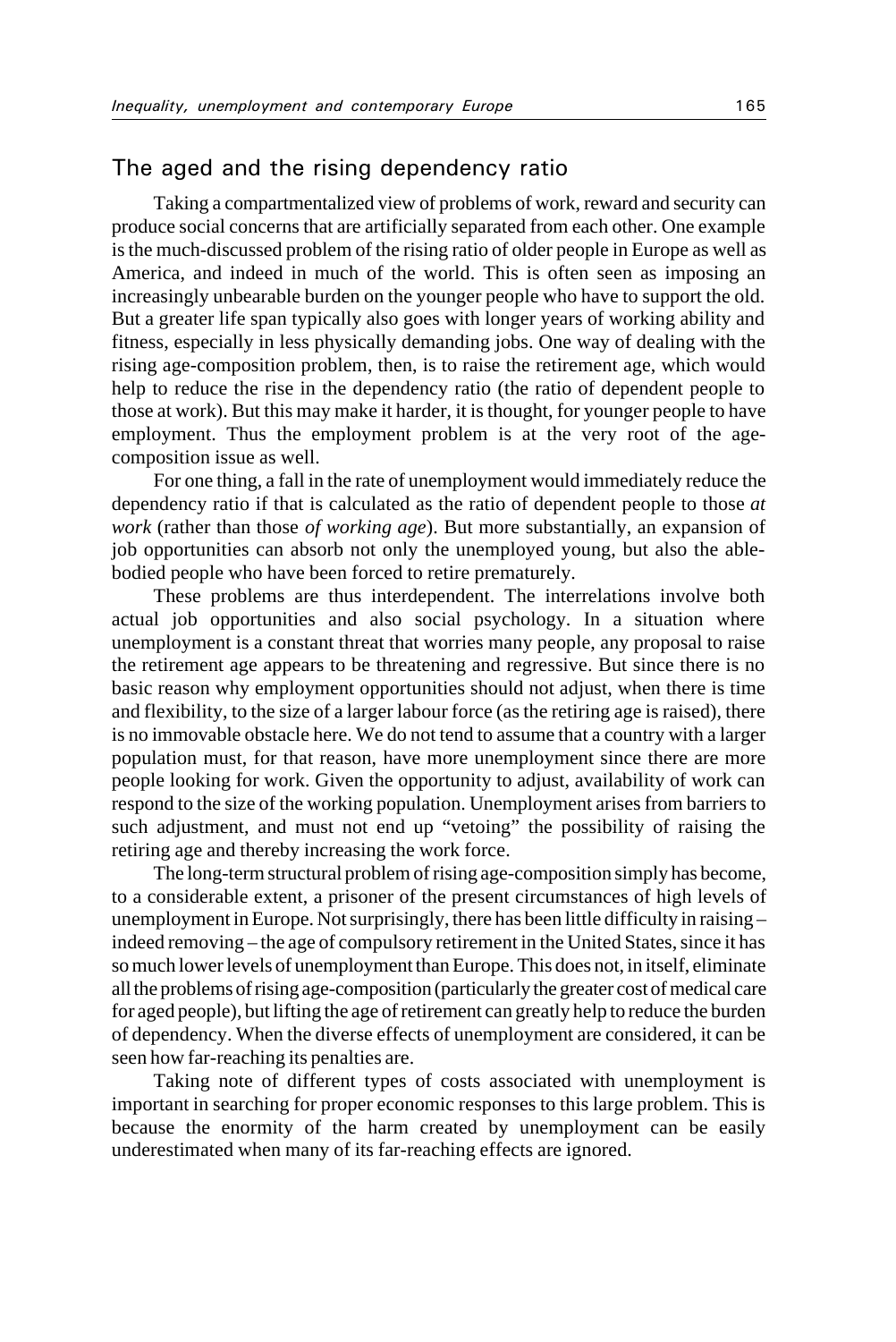### Europe, America and the requisites of self-help

Given the serious and many-sided nature of the unemployment problem in Europe, the need for a political commitment to deal with this issue is particularly strong at this time. It is certainly a subject in which the European Union can provide a forum for commitment. There has recently been much discussion in Europe on the need for coordinated reductions in budget deficits and in public debts. The Maastricht Treaty has specified a particular requirement for the ratio of deficit to the gross national product (GNP), and a somewhat less strict norm for the ratio of public debt to GNP. The connection of these conditions with the announced plan to inaugurate a single European currency is easy to appreciate.

While there is no officially declared "event" that calls for an all-round reduction of unemployment in Europe, the social urgency of such a move would be hard to deny. The different penalties of unemployment bite hard into individual and social lives across Europe. Given the high magnitude of unemployment in virtually every country in the European Union, an appropriate response can sensibly be a European commitment, rather than a purely national one. Also, given the free movement of people between different countries in Europe, the employment policies certainly call for some coordination. There is, in fact, as yet no articulated commitment to reduce unemployment in the way that the resolve to reduce budget deficits has been affirmed. There is also relatively inadequate public discussion on the penalties of unemployment. The role of public dialogues on the formation of ethical and political commitments, especially dealing with deprivation, can be quite central (on this see Atkinson, 1996 and forthcoming).

It is interesting to contrast the types of political commitments that get priority in Europe with those that rule in the United States. On one side, there is little commitment in American official policies on providing basic health care for all, and it appears that more than 30 million people are, in fact, without any kind of medical coverage or insurance in that country. A comparable situation in Europe would be, I believe, politically intolerable. The limits on governmental support for the poor and the ill are too severe in the United States to be at all acceptable in Europe. On the other hand, in the United States double-digit unemployment rates would be political dynamite. I believe that no American government could emerge unscathed from doubling the present level of unemployment which, incidentally, would still keep the US unemployment ratio below what it currently is in Italy or France or Germany. The nature of the respective political commitments differs fundamentally.

The contrast may relate, to some extent, to the fact that the value of being able to help oneself is much higher in America than in Europe. This value does not translate into providing medical care or social insurance for all Americans; its domain is different. The tendency to ignore poverty and deprivation in public policy-making is peculiarly strong in American self-help culture. On the other hand, denying employment hits at the very root of having the opportunity of helping oneself, and there is much more public engagement on that issue in the United States. Thus the American self-help culture provides a much stronger commitment against unemployment than against being medically uninsured or against falling into deep poverty.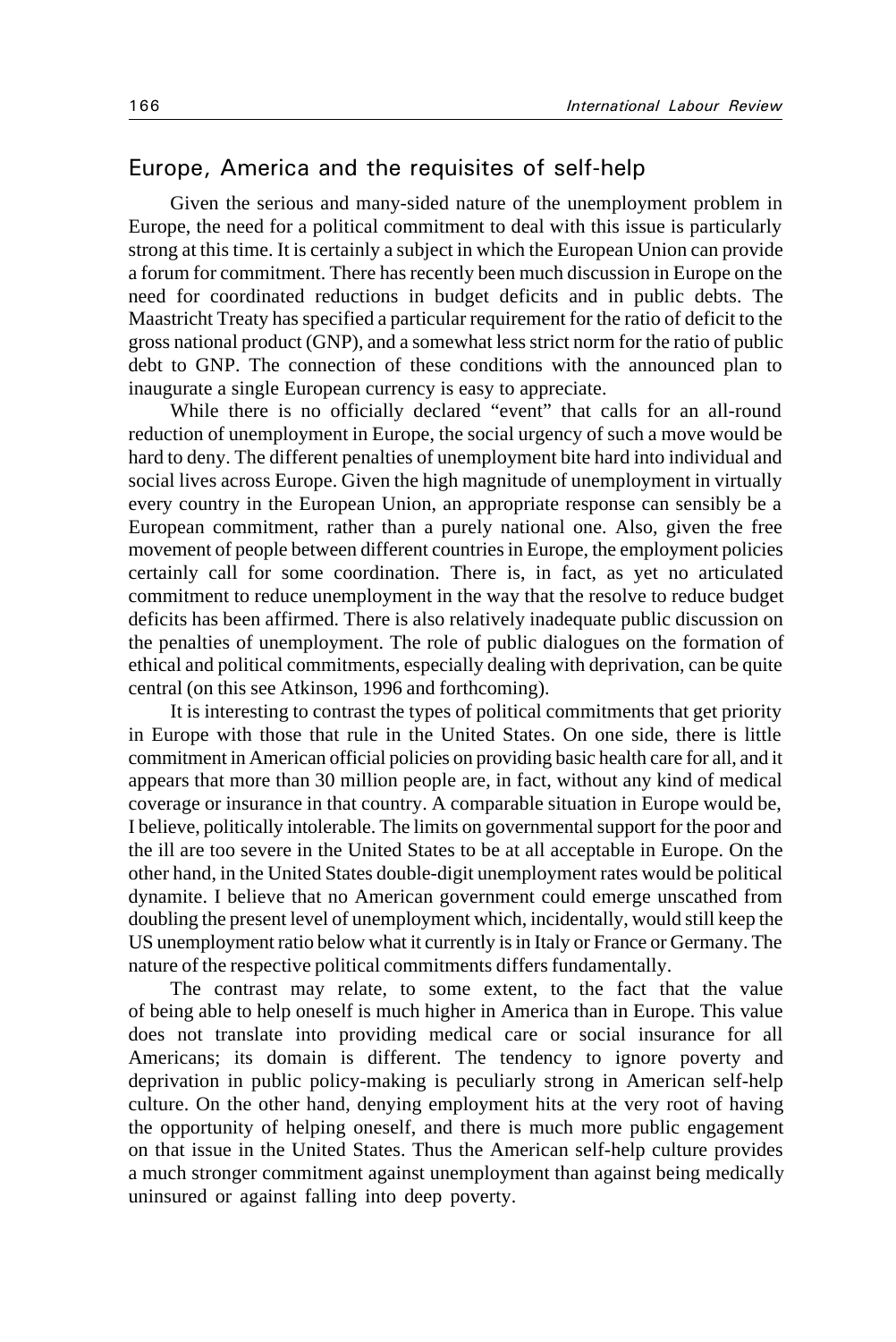The contrast is worth examining at this time. Europe is increasingly being persuaded to put more emphasis on people's ability to help themselves, rather than on the State doing things for them. While this shift of emphasis can be overdone (it would be sad indeed for European civilization to lose the basic protections of the welfare state against deep poverty or the absence of medical care), a major rethinking on these lines is important, necessary and overdue. The need for greater emphasis on self-help will tend to receive more support in Europe in the years to come.

In examining the requirements of a greater role for self-help, nothing is as important as a big reduction in European unemployment from its enormously high level. Such unemployment does, of course, create a heavy burden of transfer payments on the State. In addition, a situation in which a person, especially a young person, has a high probability of being jobless is not the best preparation for a psychology of independence. A school-leaver who cannot find a job and falls immediately into the necessity of being supported by the State is not being particularly encouraged to think of being self-reliant.

There is, I would even argue, a basic political schizophrenia in wanting people to rely more on themselves and, at the same time, finding the present levels of European unemployment to be "regrettable but tolerable." When jobs are nearly impossible to get for particular groups of workers, to advise "self-help" can be both unhelpful and cruel. To be able to help oneself, anyone needs the hands of others in economic and social relationships (as Adam Smith (1776) noted more than two centuries ago). The opportunity of paid employment is among the simplest ways of escaping dependency.

In terms of public values and private virtues, Europe – like the rest of the world – is very much at the crossroads now. The old value of social support for people in adverse circumstances is weakening very fast – possibly too fast – with the growing insistence on the importance of self-help.4 And yet the political and economic implications of having a society in which people can help themselves are not adequately seized. Employment opportunity is a crucial link in the chain.

It is not my contention that the American balance of social ethics is problemfree; far from it. The United States, in its turn, has to come to grips with the problem that the self-help philosophy has its serious limits, and that public support has an important role to play in providing, in particular, medical coverage and safety nets. The fact that some American jobs are low paid is often pointed out, and certainly things can be improved in that respect.<sup>5</sup> It can, however, be argued that a failing that is possibly even more important than low pay is the American neglect of the need to develop health care for all – rich and poor – and also better public education and the ingredients of a peaceful community life.

These neglects are among the factors responsible for high levels of mortality among socially deprived groups in the United States. For example, African-Americans – American blacks – have a lower chance of reaching a mature age than the people of China, or Sri Lanka, or the Indian state of Kerala (see Sen, 1993). The fact that these people from the Third World are so much poorer than the United States population (and also poorer than the American black population, who are more than 20 times richer in terms of per capita income than, say, Indians in Kerala),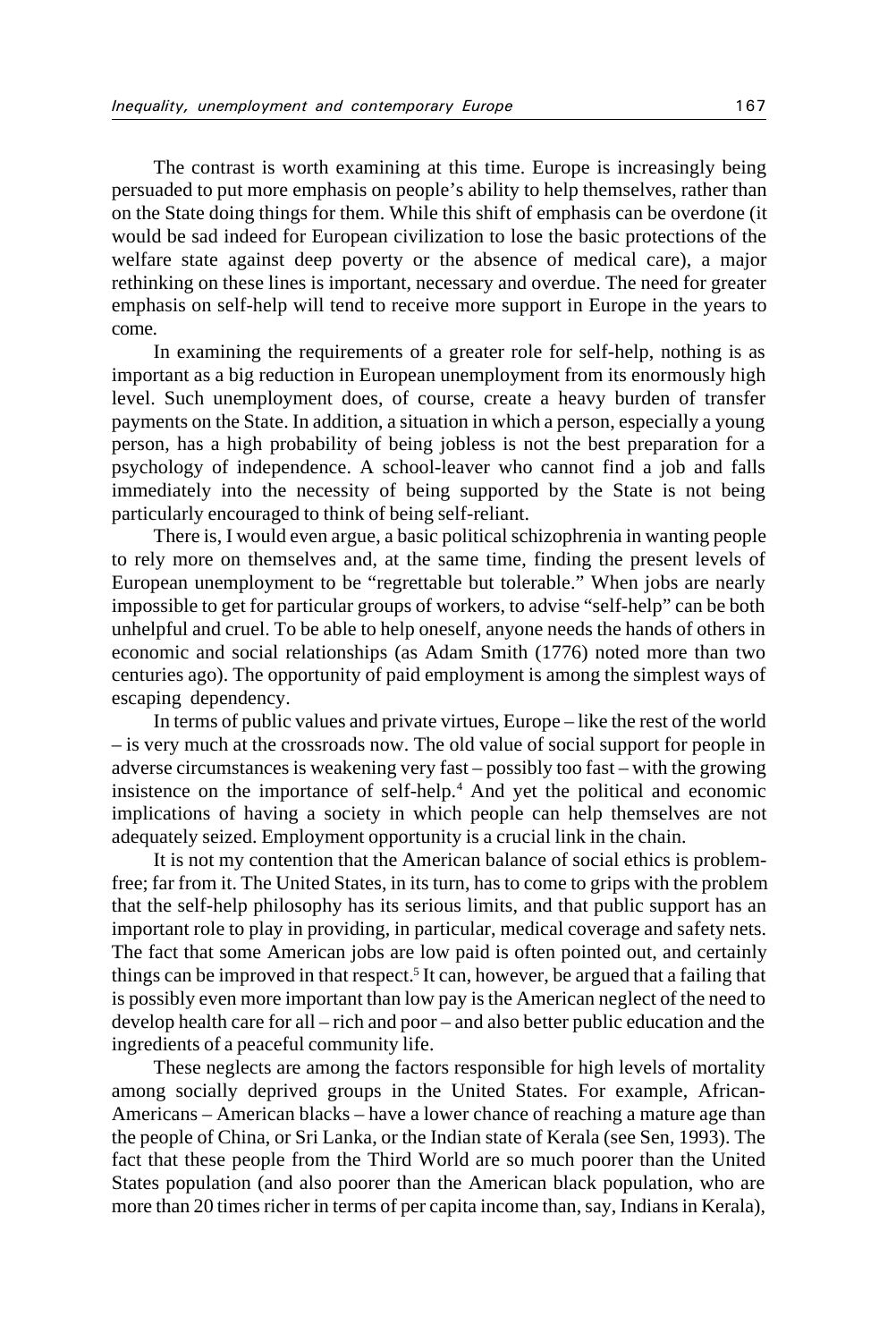makes the comparative disadvantage of African-Americans in survival particularly disturbing.

Incidentally, the much higher death rates of American blacks compared with American whites can be statistically established even after correcting for income variations within the United States. The mortality differentials are not connected only with death from violence, which is the stereotype that the media often portray to explain the lower longevity of African-Americans. In fact, death from violence is a big factor only for younger black men, and that, again, is only a partial explanation of the higher mortality of that group. In fact, the severe mortality disadvantages of American blacks apply sharply also to women and to older men (35 and older).<sup>6</sup>

### A concluding remark

The fact that America has skeletons in its cupboard is not a good reason for smugness in Europe, nor a good ground for ignoring the very important lessons that can be learned from the more robust respect for employment in American social ethics and its impact on pro-employment policies. Europe has to give more acknowledgement to the real requirements of the philosophy of self-help, to which it is increasingly attracted without seizing the social requirements associated with that approach. Tolerating enormously high levels of unemployment certainly goes against the foundations of a society in which self-help is possible. The penalties of unemployment include not only income loss, but also far-reaching effects on selfconfidence, work motivation, basic competence, social integration, racial harmony, gender justice, and the appreciation and use of individual freedom and responsibility.

The big issue that has to be addressed is the possibility of combining the more successful features of each type of approach. For example, European experiences in health care have positive features from which the United States can learn (as indeed, it would appear, can contemporary, post-reform Russia). On the other hand, the respect for individual freedom and flexibility that are implicit in the positive American attitude towards employment has much to offer Europe. The fact that European policy leaders are increasingly attracted towards a self-help philosophy is understandable, since that philosophy has many fine features and can be very effective if suitably grounded on a social background that makes self-help possible. But that social grounding calls for special attention and a policy response. Increasing employment cannot but be at the very top of the list of things to do. It is amazing that so much unemployment is so easily tolerated in contemporary Europe.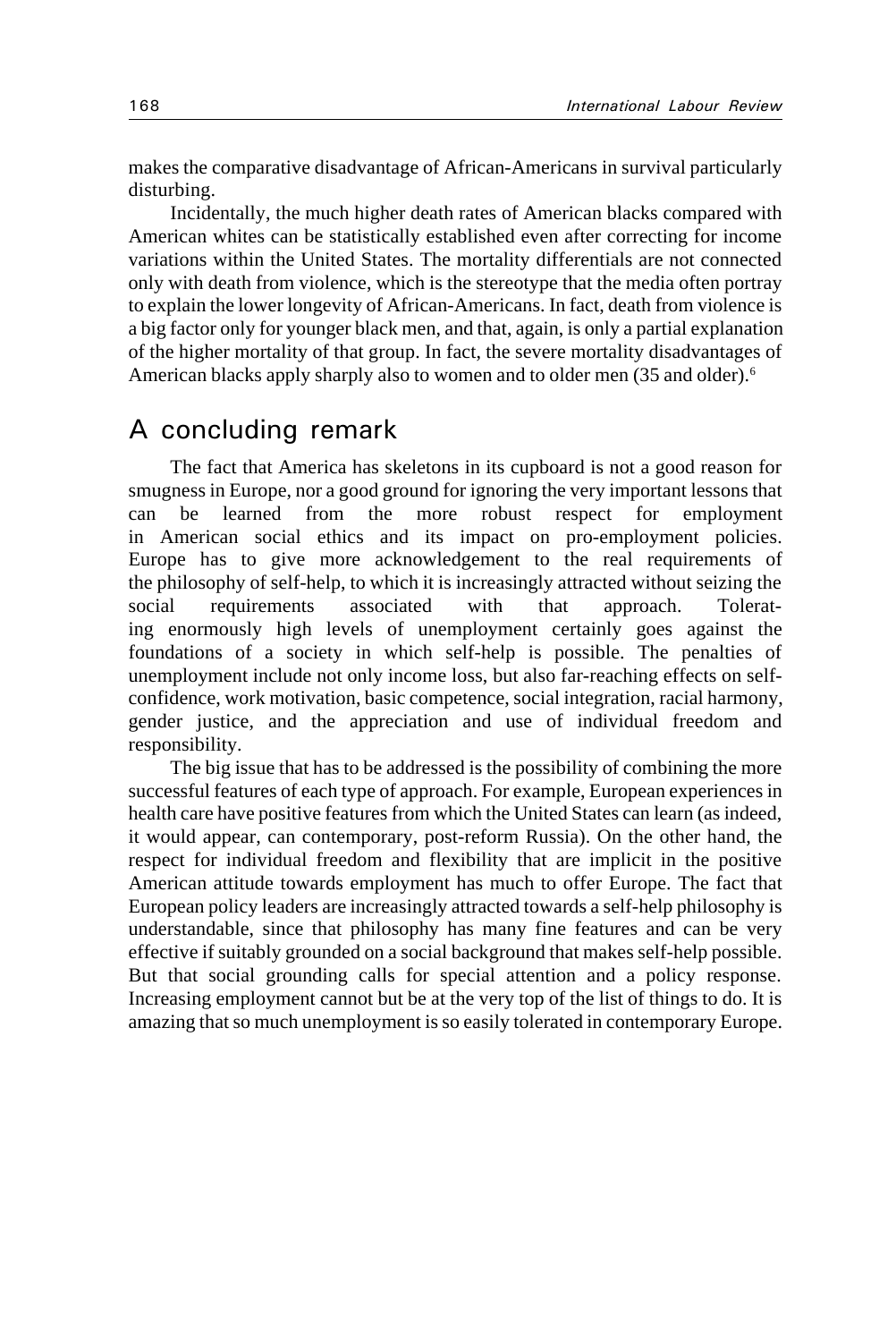#### References

- Atkinson, Anthony B. Forthcoming. *The economic consequences of rolling back the welfare state*. Cambridge, MA, MIT Press.
- ––. 1996. "Promise and performance: Why we need an official poverty report," in P. Barker (ed.): *Living as equals*. Oxford, Oxford University Press.
- ––. 1983. *Social justice and public policy*. Brighton, Wheatsheaf, and Cambridge, MA, MIT Press.
- ––. 1970. "On the measurement of inequality," in *Journal of Economic Theory* (San Diego, CA), Vol. 2; reprinted in Atkinson, 1983.
- Bakke, E. Wight. 1940a. *Citizens without work: A study of the effects of unemployment upon the workers' social relations and practices*. New Haven, CT, Yale University Press.
- ––. 1940b. *The unemployed worker: A study of the task of making a living without a job*. New Haven, CT, Yale University Press.
- Boor, M. 1980. "Relationship between unemployment rates and suicide rates in eight countries, 1962-1979", in *Psychological Reports* (Missoula, MT), Vol. 47, pp. 1095-1101.
- Brehm, J. W. 1966. *A theory of psychological reactance*. New York, Academic Press.
- Clark, Kim B.; Summers, Lawrence H. 1979. "Labor market dynamics and unemployment: A reconsideration", in *Brookings Papers on Economic Activity* (Washington, D.C.), No. 1, pp. 13-72.
- Corcoran, Mary. 1982. "The employment and wage consequences of teenage women's nonemployment", in Freeman and Wise (eds.), pp. 391-423.
- Darity, William, Jr.; Goldsmith, Arthur H. 1993. "Unemployment, social psychology, and unemployment hysteresis", in *Journal of Post Keynesian Economics* (Armonk, NY), Vol. 16, No. 1, pp. 55-71.
- Dewey, John; Tufts, J. H. 1932. *Ethics.* New York, Holt.
- Drèze, Jean; Sen, Amartya. 1989. *Hunger and public action*. Oxford, Clarendon Press.
- Eisenberg, P.; Lazarsfeld, Paul F. 1938. "The psychological effects of unemployment", in *Psychological Bulletin* (Washington, D.C.), Vol. 35, pp. 358-390.
- Ellwood, D. T. 1982. "Teenage unemployment: Permanent scars or temporary blemishes?", in Freeman and Wise (eds.), pp. 349-385.
- Erikson, E. H. 1968. *Identity: Youth and crisis*. London, Faber & Faber.
- Fitoussi, Jean-Paul. 1994. "Wage distribution and unemployment: The French experience", in *American Economic Review* (Papers and Proceedings) (Nashville, TN), Vol. 84, No. 2 (May), pp. 59-64.
- ––; Rosanvallon, R. 1996. *Le Nouvel âge des inégalités*. Paris, Seuil.
- Flinn, Christopher J.; Heckman, James. 1983. "Are unemployment and out of the labor force behaviorally distinct labor force states?", in *Journal of Labor Economics* (Chicago), Vol. 1, No. 1 (Jan.), pp. 28-42.
- ––; ––. 1982. "Models for the analysis of labor force dynamics", in R. L. Basmann and George F. Rhodes, Jr. (eds.): *Advances in econometrics: A research annual*. Greenwich, CT and London, JAI Press, pp. 35-95.
- Freeman, Richard B.; Wise, David A. (eds.). 1982. *The youth labor market problem: Its nature, causes, and consequences*. Chicago, University of Chicago Press.
- Ginzberg, Eli. 1942. *Grass on the slag heaps*. New York, Harper.
- Goldsmith, Arthur H.; Veum, Jonathan R.; Darity, William, Jr. 1996a. "The impact of labor force history on self-esteem and its component parts, anxiety, alienation and depression", in *Journal of Economic Psychology* (Amsterdam), Vol. 17, pp. 183-220.
- $-$ ;  $-$ ;  $-$ . 1996b. "The psychological impact of unemployment and joblessness", in *Journal of Socio-Economics* (Greenwich, CT), Vol. 25, pp. 333-358.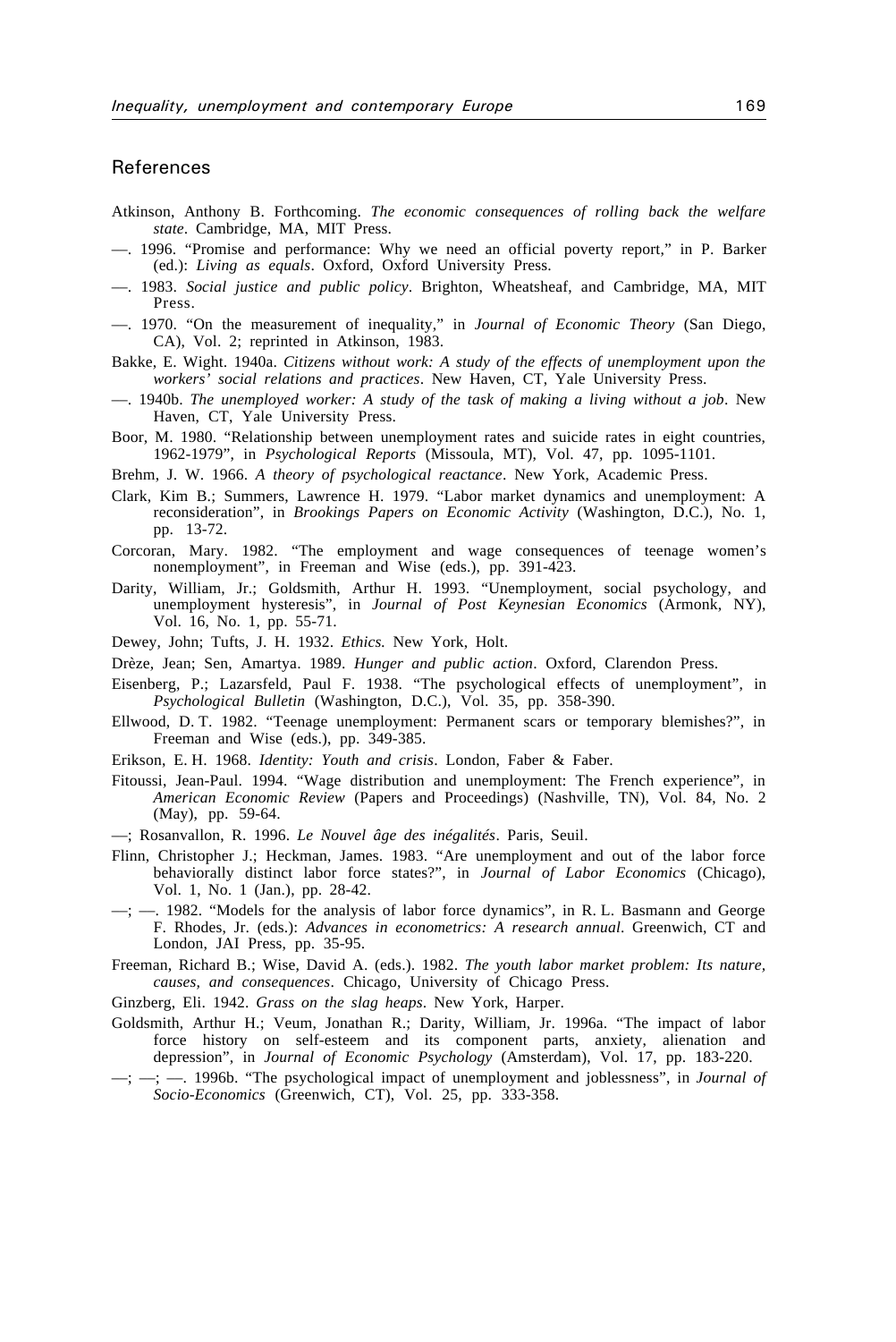- Gordon, Robert J. 1984. "Unemployment and potential output in the 1980s", in *Brookings Papers on Economic Activity* (Washington, D.C.), No. 2, pp. 537-564.
- Gurney, Ross M. 1980. "Does unemployment affect the self-esteem of school-leavers?", in *Australian Journal of Psychology*, Vol. 32, No. 3, pp. 175-182.
- Harrison, Richard. 1976. "The demoralizing experience of prolonged unemployment", in *Department of Employment Gazette* (London), Vol. 84, No. 4 (Apr.), pp. 339-348.
- Heckman, James J.; Borjas, George J. 1980. "Does unemployment cause future unemployment? Definitions, questions and answers from a continuous time model of heterogeneity and state dependence", in *Economica* (Oxford), Vol. 47, No. 187 (Aug.), pp. 247-283.
- Hill, J. M. M. 1977. *The social and psychological impact of unemployment: A pilot study*. London, Tavistock.
- Jahoda, Marie; Lazarsfeld, Paul F.; Zeisel, Hans. 1933. *Die Arbeitslosen von Marienthal*. Vienna. (*Marienthal: The sociography of an unemployed community*. Chicago, Aldine, 1971.)
- Kolm, Serge Ch. 1969. "The optimum production of social justice", in J. Margolis and H. Guitton (eds.): *Public economics*. London, Macmillan, pp. 145-200.
- Lefcourt, Herbert M. 1967. "Effects of cue explication upon persons maintaining external control expectancies", in *Journal of Personality and Social Psychology* (Washington, D.C.), Vol. 5, No. 3, pp. 372-378.
- ––; Gronnerud, Paul; McDonald, Peter. 1973. "Cognitive activity and hypothesis formation during a double entendre word association test as a function of locus of control and field dependence", in *Canadian Journal of Behavioural Science* (Quebec), Vol. 5, No. 2, pp. 161-173.
- Lindbeck, Assar. 1994. "The welfare state and the employment problem", in *American Economic Review* (Papers and Proceedings) (Nashville, TN), Vol. 84, No. 2 (May), pp. 71-75.
- Marx, Karl. 1875. *Critique of the Gotha Program*. English translation. New York, International Publishers, 1938.
- ––. 1844. *The economic and philosophic manuscript of 1844*. English translation. London, Lawrence and Wishart.
- Marx, Karl (with F. Engels) 1845-46. *The German ideology*. English translation. New York, International Publishers, 1947.
- OECD. 1996. *Income distribution in OECD countries*. Social Policy Studies No. 18. Study prepared by Anthony B. Atkinson, Lee Rainwater and Timothy Smeeding. Paris.
- Okun, Arthur M. 1962. "Potential GNP: Its measurement and significance", in American Statistical Association: *Proceedings of the Business and Economic Statistics Section*, Washington, D.C., ASA, pp. 98-103; reprinted in Arthur M. Okun: *Economics for policymaking*, Cambridge, MA, MIT Press, 1983.
- Pasinetti, Luigi L. 1993. *Structural economic dynamics: A theory of the economic consequences of human learning*. Cambridge, Cambridge University Press.
- Phelps, Edmund S. 1997. *Rewarding work*. Cambridge, MA, Harvard University Press.
- ––. 1994a. *Structural slumps: The modern equilibrium theory of unemployment, interest, and assets*. Cambridge, MA, Harvard University Press.
- ––. 1994b. "Low-wage employment subsidies versus the welfare state", in *American Economic Review* (Papers and Proceedings) (Nashville, TN), Vol. 84, No. 2 (May), pp. 54-58.
- Platt, S. 1984. "Unemployment and suicidal behavior: A review of the literature", in *Social Science and Medicine* (Tarrytown, NY), Vol. 19, pp. 93-115.
- Schokkaert, E.; Van Ootegem, L. 1990. "Sen's concept of the living standard applied to the Belgian unemployed", in *Recherches Economiques de Louvain* (Louvain), Vol. 56.
- Seligman, M. E. P. 1975. *Helplessness: On depression, development and death*. San Francisco, W. H. Freeman.
- Sen, Amartya. 1997a. *On economic inequality*. Enlarged edition, Oxford, Clarendon Press, with an Annex by James Foster and Amartya Sen.
- ––. 1997b. *The penalties of unemployment*. Paper for the Bank of Italy, 1997, mimeo.
- ––. 1995. "Rationality and social choice", in *American Economic Review* (Nashville, TN), Vol. 85, No. 1 (Mar.), pp. 1-24.
- ––. 1993. "The economics of life and death", in *Scientific American* (New York), May.